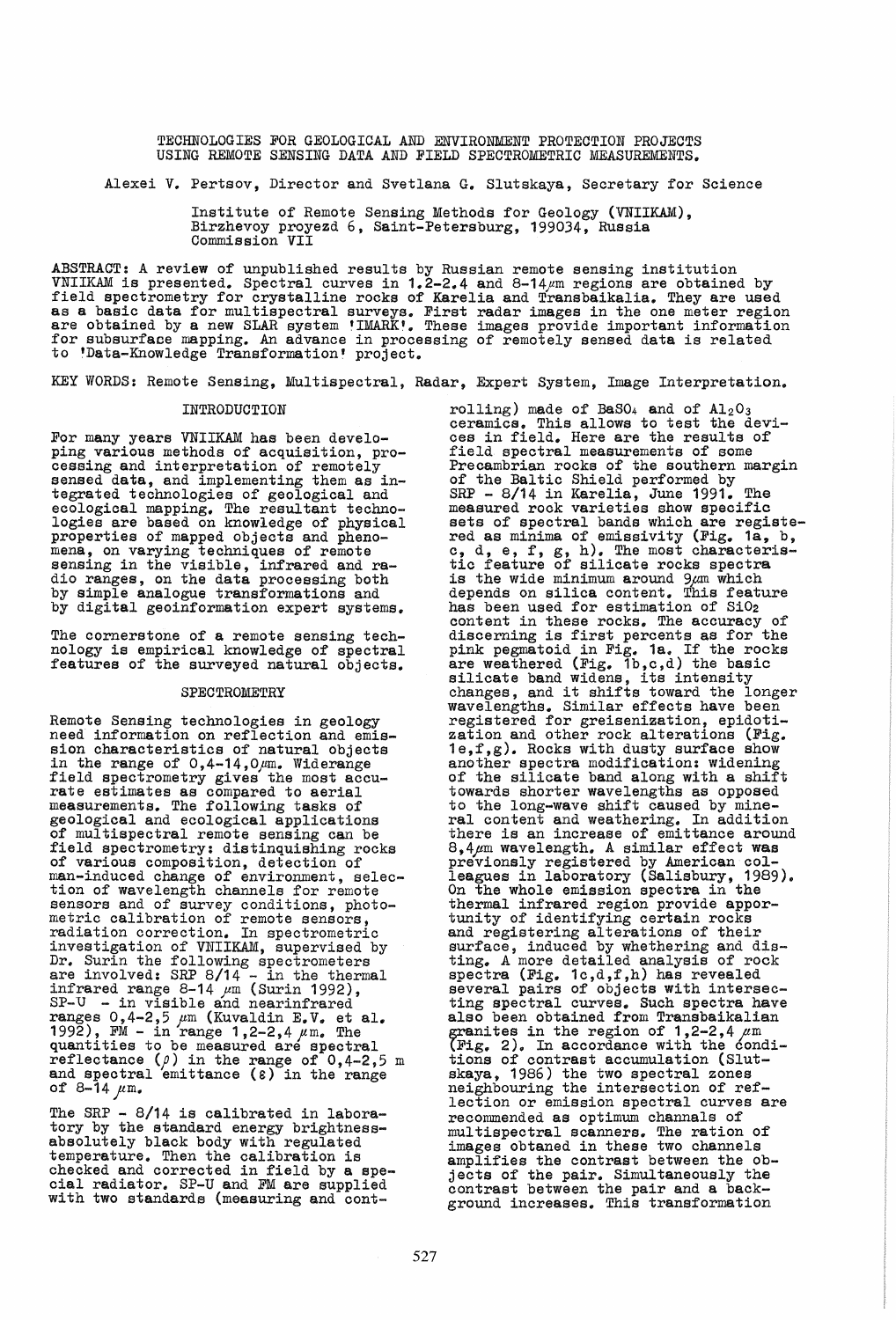

Fig. 1. Spectral emittance of Precambrian rocks of Karelia. (a) pink pegmatoid massif with spectrometrically estimated silica content of its different portions, (b) amphibole-biotite schist, (c) pink gneiss-granite, (d) pi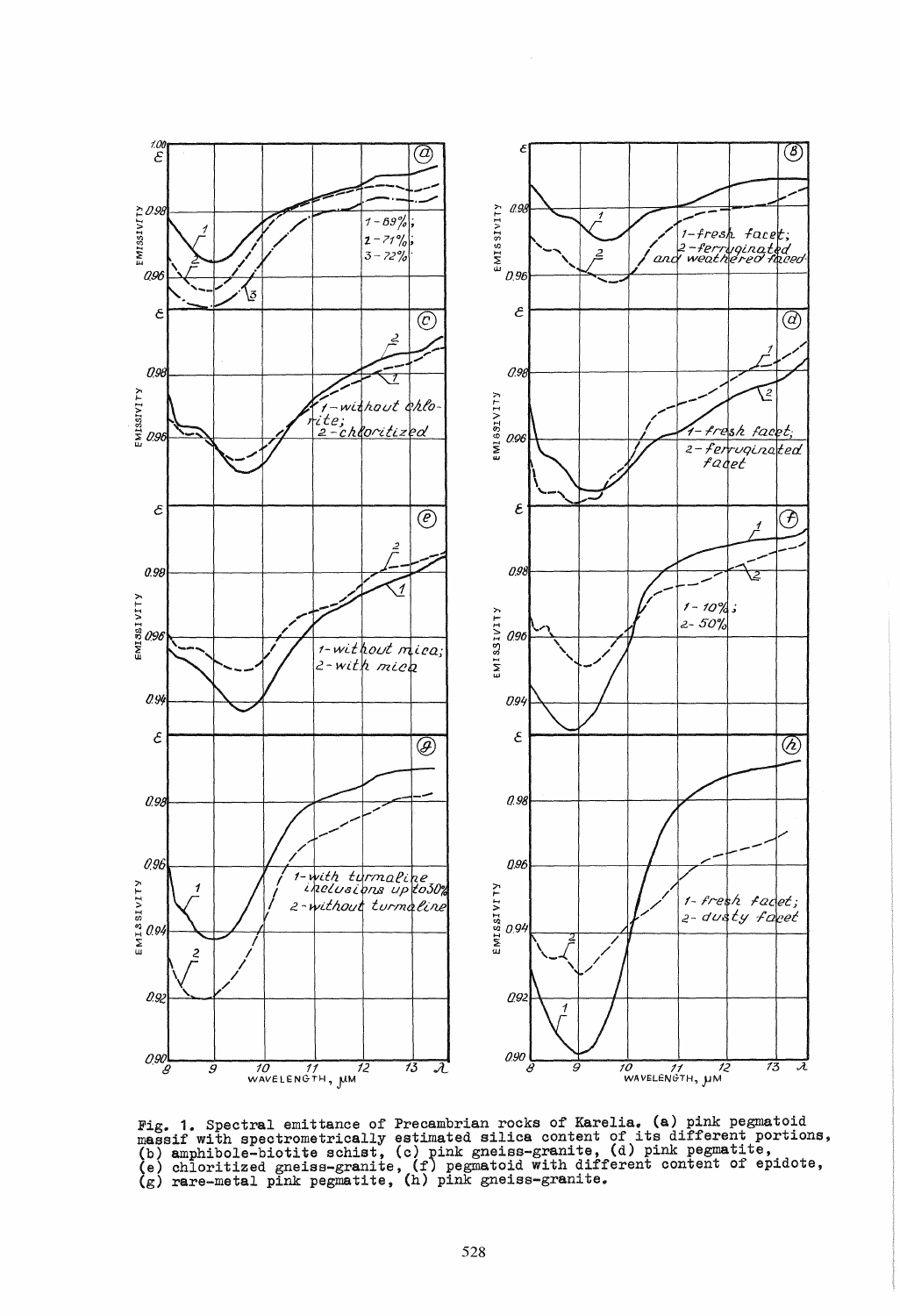

Fig. 2. Spectral reflectance of Transbaikalian rocks.



Fig. 3. Radar pictures of an area in Turkmenistan:<br>(a) one meter range, (b) 4 centimeter range.

a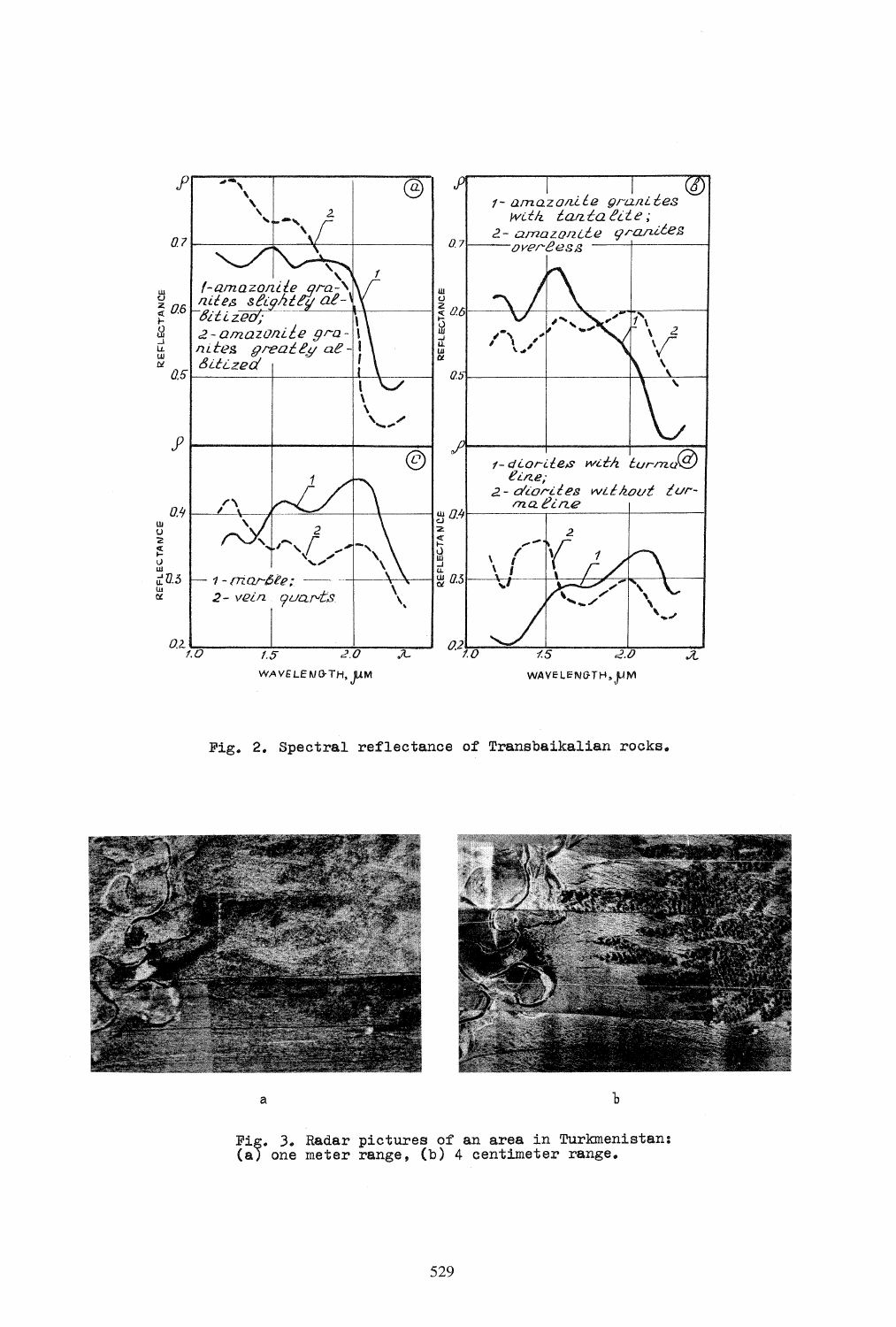provides an isolation of each of these<br>two objects from a population of any two objects from a population of any<br>other objects not having intersecting<br>spectral curves. Thus, field spectrometry helps to select informative survey channels and efficient algoritmous of channels and efficient algoritmous of<br>remote sensed data.

# RADAR

The new multi-frequency SLAR "IMARK" is the result of a special study in the field of remote sensing. The "IMARK" was originally created in 1989 in the Russian concern "VEGA". The "IMARK" reflects four centimeter and two and an half meter ranges of radiowaves; its resolution being five and twenty five up to thirty meters, accordingly. The system operates with horizontal and vertical radiowave polarizations (both linear and cross);<br>it works at additional ranges of twenty<br>five centimetres and one meters (longwave ranges). "IMARK" is capable of radiowave digital analysis, produced in the course. or immediately after the process of surveying. The results of the research fulfilled jointly by VNIIKAM and the nVEGA" concern (Starostin, 1991) can be applied to geoecological tasks. The research resulted in the following.<br>Penetrating power of radiowaves of the Penetrating power of radiowaves of the<br>first meters range is increased up to several dozens meters. The intensity of penetration is dependent upon such factors as: composition of a bedrock; depth of the first stratum capable of absorof the first stratum capable of absor-<br>bing/reflecting radiowaves. The depth<br>level is determined by the level of ground waters; presence or absence of aquic faults; big deposits of electroconductive ores; patches of permafrost. The materials supplied by the long-wave radar survey contain important information concerning different subsurface characteristics (especially in the regions covered by soft sediments. The<br>system is intended for ore deposits. gions covered by solt sediments. The<br>system is intended for ore deposits,<br>diamond tubes, lens, pure and mineral waters exploration. The "IMARK" radar pictures of an area in Turkmenistan serve as an illustration (Fig. 3a and b). Fig. 3a shows the inner structure of barkhans, the "roots" of wich are buried barkhans, the "roots" of wich are burie<br>in the Neogene relief. Comparing it to the Fig. 3b of the same area, one can see that in the Fig. 3a taken in the long-wave range information about sand ridges, interridge troughs, takyrs, drainage system and vegetation is eliminated. As a result, mapping of ground waters at depths of 30 to 50 m is pos-<br>waters at depths of 30 to 50 m is pos-<br>sible, which is veri fied by drilling<br>data. Multi-frequency radar surveys of West Siberia (the city of Surgut) discovered local patches of buried per-<br>mafrost.

Thus, data obtained by the new multifrequency radar system "IMARK" and used jointly with conventional geologic- geographic information leads to better geological, hydrogeological and geoeco- logical maps and charts.

## EXPERT SYSTEM

One of the most promising projects by<br>VNIIKAM on remote sensed data processing<br>is "Data-Knowledge Transformation" (DKT) which is headed by Dr. Naidenova. The goal of the DKT Project is the creation of computer tool for the integrative interpretation of geoscience spatial data and the recognition of such natural ob-<br>jects as ore deposits, rocks, vegetation jects as ore deposits, rocks, vegetation and so on combining remote sensed data, and expert knowledge. The DKT project encompasses the results of long-term researches on logical classification and pattern recognition methods. The main idea which was an incitement to us consists in using algebraic lattice for data representation and simulation of classification and pattern recognition processes. The idea that classification is a lattice arose from practical tasks of developing information retrieval and pattern recognition systems. In (BoldYrev, 1974) advanced the formalization of pattern recognition system as an algebra with two binary operations of refinement and generalization defined by an axiom system including lattice axioms (Gretzer, 1982). Within this mathematical model we have modified the traditional notion of diagnostic test and have introduced a new concept of the "good diagnostic test" for a given classification (Naidenova, 1982, 1986). The problem of finding all good diagnostic tests for a given classification and a given set of training exemples have been first formulated and algorithms for inferring good classification tests have been proposed in (Naidenova, 1991; Megretskaya 1988). The unique role of the good test concept is explained by the equivalence of the following relationships (Naidenova, 1982; Spyratos, 1986): (a) identifying/distinguishing relation between object descriptions, (b) functional dependency between attributes, (c) patition dependency between classifications gene- rated by attributes on a set of a given objects descriptions. The decision of the problem of finding all good classification tests allows to infer a structure of interrelated classifications hidden in a given set of data, to discover constraints of the three types of knowledge (a), (b), (c) simultaneously. Implemen- tation of the indictive mechanism for inferring the three types of knowledge allows to integrate data and knowledge in one intellectual system using a uniform management process.

The test inference algorithm mentioned above has been implemented in SIZIF - the System of Knowledge Acquisition from Know Facts. SIZIF is developed in C for IBM PC/AT or compatible computers in the MS DOS environment. The system provides an easy way of studying experts' data, constructing a database and its deductive extension to a knowledge base with the mechanisms of logical inference over the constraints obtained from data analysis. SIZIF supports *in* particular the following database models: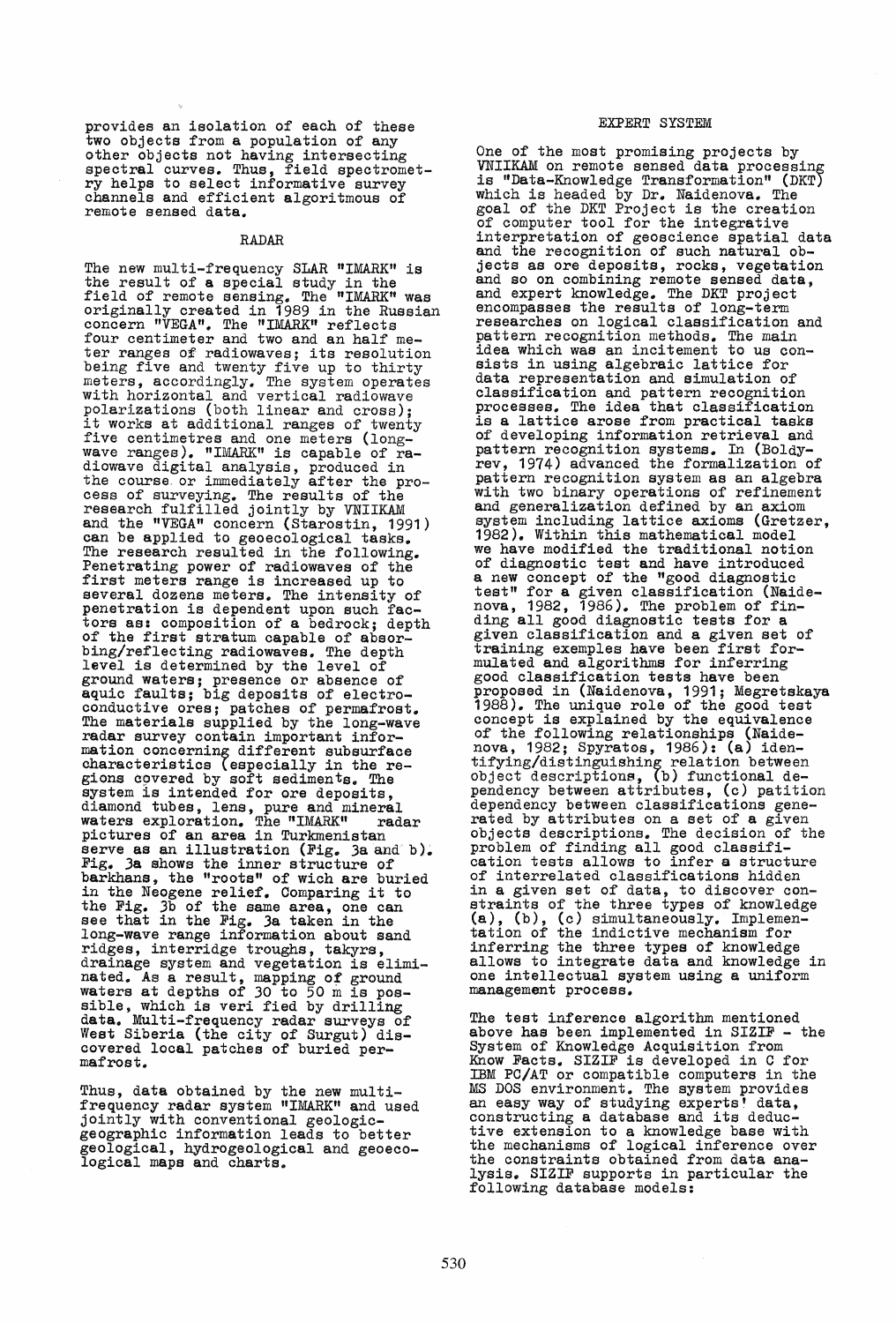- embedding independence-reducible scheme based on key-equivalent parti- tion of a set of database schemes
- proposed by (Ke Wang, 1990);<br>proposed by (Ke Wang, 1990);<br>N. Spyratos (Spyratos, 1986; Lecluse, 1988) •

SIZIF supports the majority of machine learning problems having already been formulated, in particular, concepts, pro- duction rules, decision trees inductive inference by examples.

The universal user interface is currently being developed.

# TECHNOLOGIES

VNIIKAM is a research institute speciali- zing in acquisition and use of remote sensing data for various fields of geo-<br>logy and environmental studies. Speciafollowing technologies: because the following technologies:

- 1. Integrated use of remote sensing, landscape, geologic and geophysical data to study tectonics in oil and gas - bearing basins to prognosticate oil and gas traps.
- 2. Use of remote sensing data to prog- nosticate reefs and other heteroge- neities in sedimentary basins.
- 3. Use of remote srnsing data for studies of thrust tectonics in oil and gas prospecting.
- 4. Acquisition, processing and use of graphic surveys to study the geology of sea-floor in shallow areas.
- 5. Integrated use of remote sensing. landscape and geophysical data for geological mapping at scales 1:200 000 and 1:50 000.
- 6. Use of remote sensing, landscape,<br>geological and geophysical data for modelling major ore objects, compi- lation of prognostic-metallogenic maps, and ore prospecting.
- 7. Use of remote sensing and landscape data to prognosticate orebearing structures in areas with alpinotype tectonics.
- 8. Acquisition and use of data from multifrequency radar aerial survey for underground water prospecting.
- 9. Use of remote sensing data to compile -so of the enviromen state, study and predict unfavourable changes ..
- 10. Use of data from thermal aerial survey to study regions of active volcanism, including submarine one.
- 11. Acquisition and use of data from thermal aerial survey to detect hidden fires in industrial and household waste dumps, colliery heaps, peat deposits and other comheaps, peat deposits and other com-<br>bustible rocks.
- 12. Acquisition and use of thermal sa-tellite and aerial data to detect pollution of water reservoirs with oil products and waste waters from nuclear electric power plants.
- 13. Acquisition and use of thermal aerial data for trouble-shooting the ubran heating pipelines and control of energetic losses from dwelling- houses and industrial buildings.
- 14. AcqUisition and use of thermal aerial data to detect and monitor forest fires.
- 15. Acquisition and use of data from thermal aerial survey for monitoring major oil and gas pipelines, to<br>detect leaks from irrigation systems.

Booklets with the technologies described are available from the authors.

#### **REFERENCES**

Boldyrev, N.G., 1974. Minimization<br>of Boolean Partial Functions with a Large Number of "don!t care" Conditions and Feature Extraction Problem, Discrete Systems International Symposium, Riga,USSR, Septem-<br>ber 30 - October 4, 1974, Publishing<br>House "ZINATHE", Riga, USSR.

Cosmadakis, S., Kanellakis, P.C., Spyratos, N., 1986. Partition Semantics for Relations. J. of Computer and System Sciences, 33(2).

Gretzer, G., 1982. The Lattice Theory, Moscow, Mir, (in Russian).

Ke Wang. 1990. Polinomial Time De-signs toward both BCNF and Efficient Data Manipulation, Proceedings of the 1990 ACM SIGMOD International Conference on Management of Data, SIGMOD Record, Vol. 19, Issue 2, pp. 74-83 ..

Kuvaldin, E.V., Merkuryev, V.N.,<br>Surin, V.G., 1992, The widerange<br>field spectrometer 0,4-2,5 m. Soviet journal of optical technology (in press ).

Lecluse, C., and Spyratos, N., 1988. Implementing Queries and Updates on Universal Scheme Interfaoes, Proceedings of the 14 th VLDB Conference, Los Angeles, California.

Megretskaya, I.A., 1988. Construc-<br>tion of the Classification Natural Tests for Knowledge Base Generation, The Problem of the Expert System Application in the National Economy,